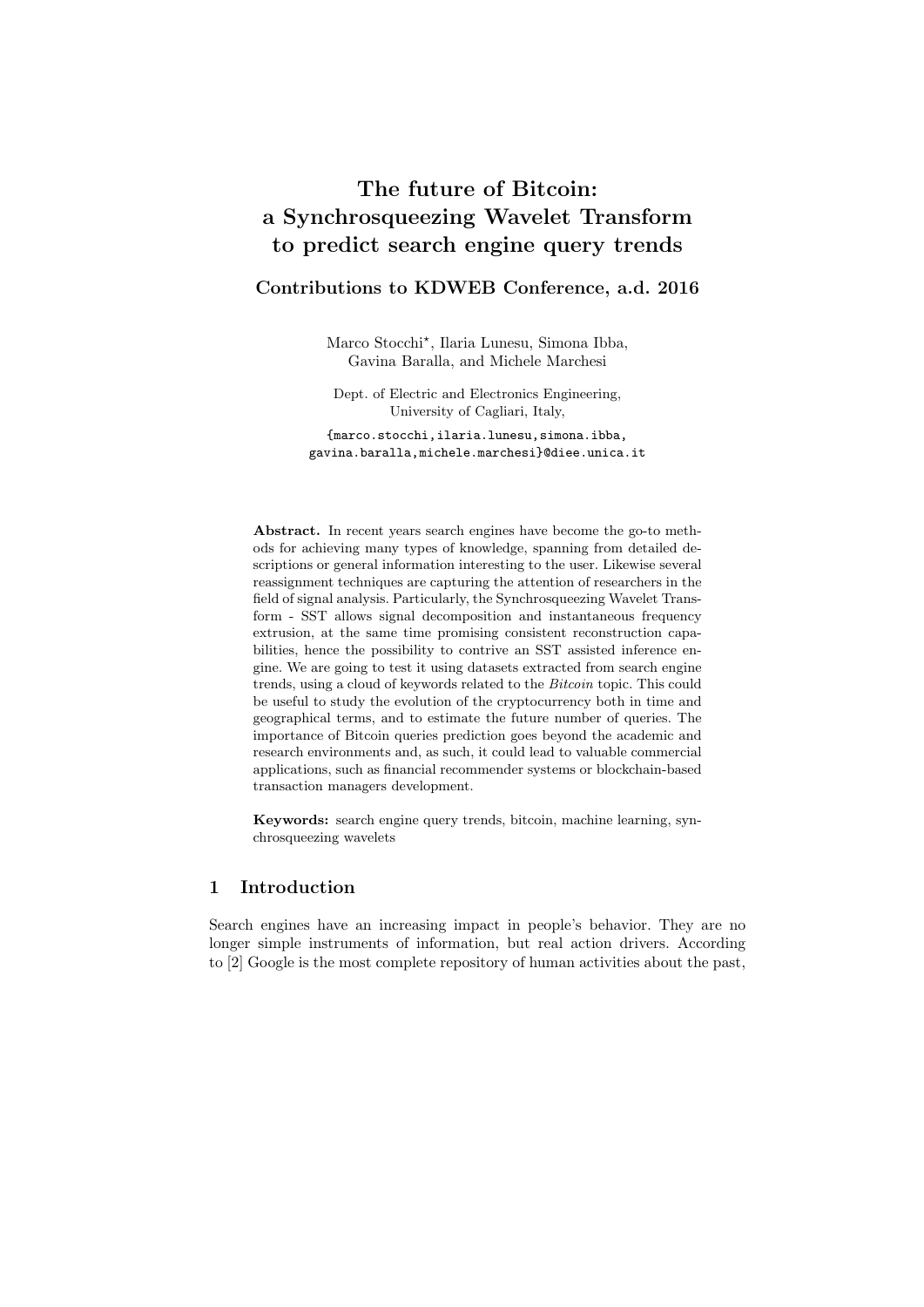present, and future. It has an enormous impact on marketing, culture, business and it is the interpreter of the thoughts, expectations, wishes of the people. Therefore Google is currently the main mean of accessing knowledge. Google Trends is the tool that Google (prominent search engine operator) provides to understand how the user searches evolve in time. It analyzes the keywords, lays down a search index on the time axis and it allows to discover in which geographic region a search is more popular. This index is calculated with a ratio between the query volume for a particular keyword divided by the total number of queries. According to [4] we analyse these query indices because they are correlated with economic indicators that we can use to infer a short-term economic prediction. Queries are important markers to understand subsequent consumer purchases in a particular geographic region and they raise many economic questions. Our goal in this paper is to introduce an analysis and prediction of Google Trends datasets, using a forecasting method featured by a novel preprocessing module based on the SST.

Recently the state of the art relative to the prediction of time series is pointing towards novel approaches based on signal decomposition or time-frequency analysis. To this purpose, the application of wavelet transforms (either in their discrete or continuous versions) constitutes an immediate method to explore the timewise development of a series spectrum and, as such, it has been tested in conjunction of established predictor systems in order to evaluate the achievable forecasting accuracy  $[8]$   $[16]$   $[18]$   $[19]$ .

In the late 90, Huang N. [11] proposed to decompose a signal in a fixed number of intrinsic mode functions, called IMFs. Such system was named Empirical Mode Decomposition - EMD and it captured the attention of researchers since, by then, there were no existing theoretical guarantees on the possibility to decompose a signal in components featured by both amplitude and phase modulation. Also, in 2005 an Ensemble Empirical Mode Decomposition - EEMD [23] was proposed. It takes advantage of a noise assisted procedure to improve the decomposition results obtained by the original EMD, collating portions of signal of comparable scales into the same respecting modes.

The empirical results obtained with the EMD and EEMD approaches remained beyond the researchers mathematical comprehension until 2011, when Daubechies, Lu, Wu [6], starting from the definition of the Continuous Wavelet Transform - CWT and after having provided the algorithm to perform its reassignment, (the Synchrosqueezed Wavelet Transform - SST), proved that the latter can be viewed as an adaptive time-frequency decomposition whose intent is the same as the EMD. This approach was first applied in audio processing research [7] and, recently, to surface electromyography and electrocardiogram data [6], after having formulated the necessary theoretical guarantees that a Synchrosqueezing Wavelet Transform provides an adaptive time-frequency decomposition comparable to the aforementioned EMD. More recently, Thakur, Brevdo et al. [20] successfully applied SST to paleoclimate time series and proved the stability of the method. Li and Liang [15] used SST to vibration monitor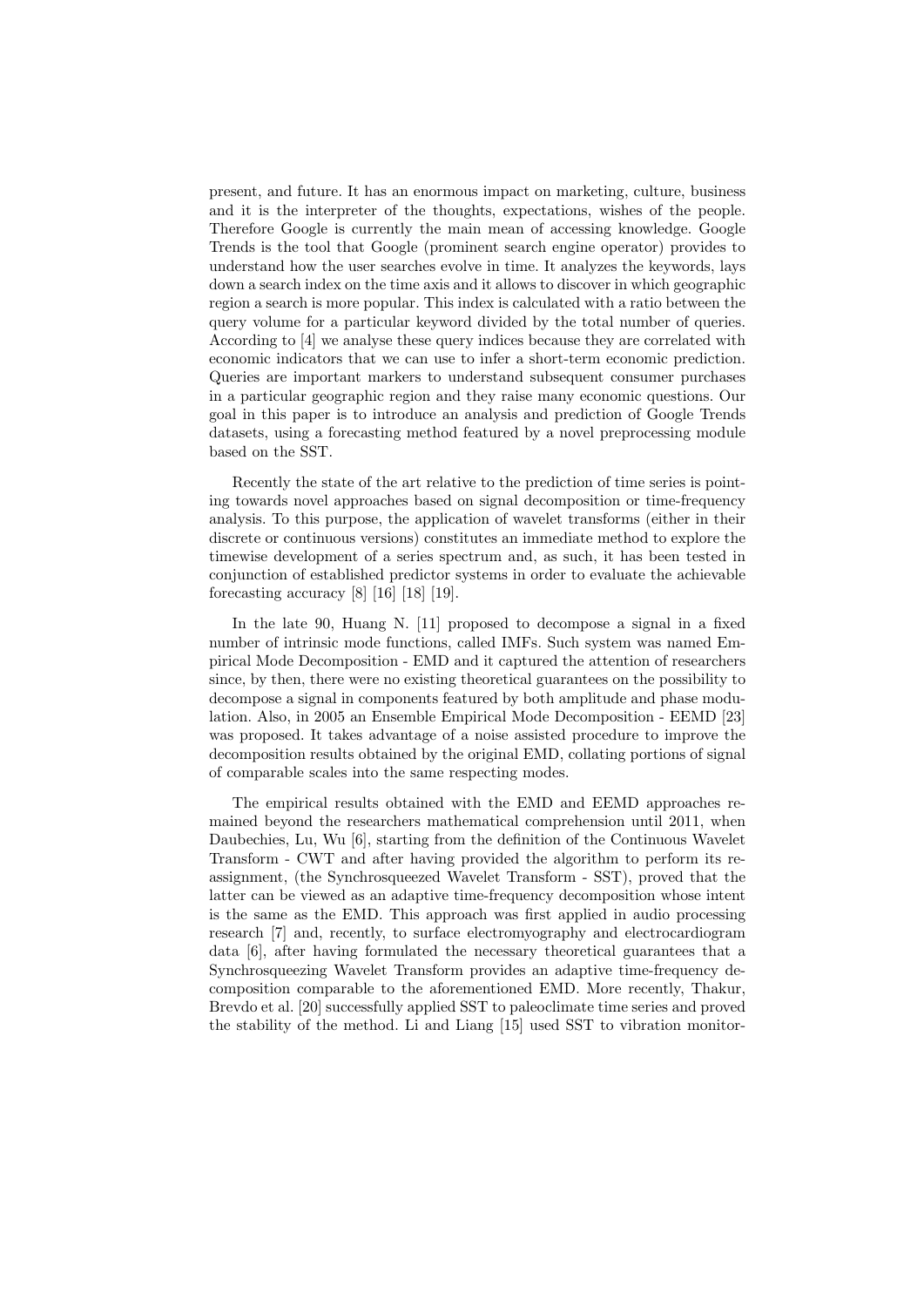ing signal; while Herrera et al. [10] used the same SST approach to identify instantaneous frequencies in seismic signals.

Our interest in the SST approach is motivated by the possibility to contrive a prediction system making use of the Synchrosqueezing Wavelet Transform as a dataset preprocessing module, as well as by new possible developments in the machine learning field. In our work we plan to project and develop a prediction system suitable to the analysis of streaming datasets such as the search engine query trends, whose prediction importance goes beyond the academic environment and, as such, could lead to valuable commercial or industrial applications.

The rest of the paper is organized as follows: Section 2 introduces the Bitcoin and Google Trends with a description of time series extraction procedures, in Section 3, the related works are presented drawing upon relevant literature about the Synchrosqueezed Wavelet Transform, Google trends and Bitcoin. Section 4 depicts plannings for the most important machine learning features of the system and an analysis of the risks connected with the prediction procedures. Section 5 portrays conclusions and an outline of the future research directions.

#### $\overline{2}$ **Bitcoin in Google Trends**

We focus our attention on the analysis of a cloud of keywords associated to the main keyword "bitcoin". We start from the basic idea that a high number of queries executed on Google corresponds to an expression of high interest of the users community, and that a large number of transactions, either purchases, sales or simple monetary exchanges, are made on the side of the Bitcoin currency. Hence analysing the data trends we intend to predict the future interest on the bitcoins of such users, in order to discover their potential expectations and commitment to keep performing transactions with the same cryptocurrency. Bitcoin is a complete form of digital money. It is the first experimental peer-to-peer payment network operated by users without a central authority or intermediaries, and it allows to send digital cash through the Internet in a quick, cryptographically safe way, and, above all, at no forced cost. In the original manifesto, the anonymous inventor S.Nakamoto described the Bitcoin as a system for electronic transactions without relying on trust, through the use of cryptographic proof [1]. It is not controlled or monitored by any government or central bank, and it stands for an evolutionary phenomenon in the financial markets; however, its exchange rates experienced dramatic high volatility in the past few years. Our intentions to analyse the search engine query trends related to the bitcoins are motivated by the possibility to predict the evolution of future searches related to the same topic; such interest is strictly related to two specific reasons: - the Bitcoin system is totally decentralized, open source and absolute transparent; it is the very first time that crowds can observe a worldwide transaction flux on a public ledger; - it is a system that allows the reduction of transaction costs and related financial risks. The benefits of such innovations to communities cannot be overestimated. These are the main factors that let us infer that the use of bitcoin will increase in time; also, as recently showed by [13], the Bitcoin network is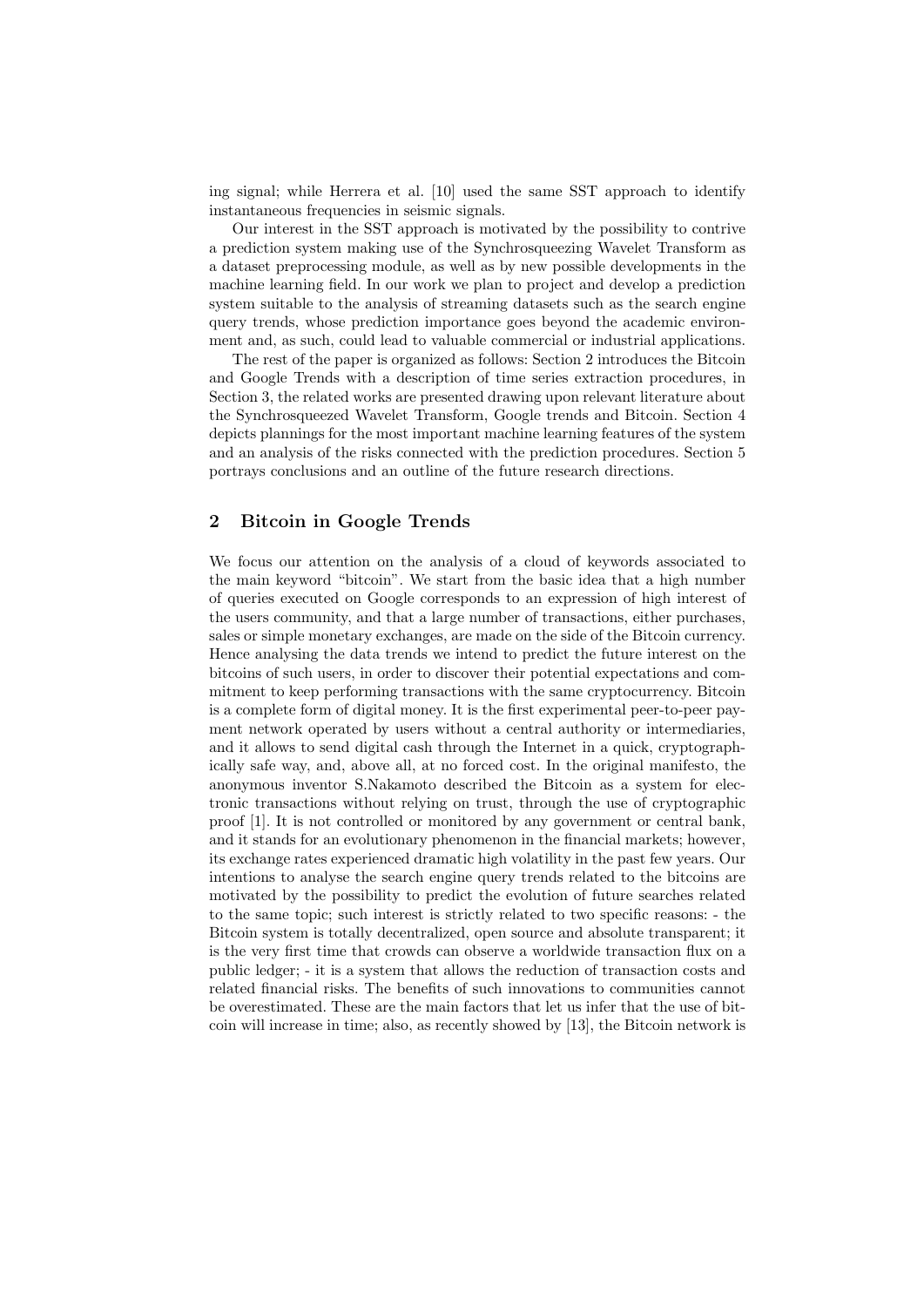exhibiting exponential growth. We are going to study a prediction system based on Google Trends in order to test the validity of such hypothesis.

### 3 **Related Works**

In recent years search engines have become the go-to methods for achieving many types of knowledge, either attaining detailed topic descriptions or surface information of any kind or interest. Analysing the search terms used, and their frequency, a first indicator of what people are interested in, and how they might use this information for, can be obtained. It is therefore possible to question whether such data contains valuable predictive power that researchers can exploit to build forecasting models. In literature there exist several examples on the use of search queries to predict different real phenomena.

Yang et al. [24] discussed the use of web search query volumes to predict the visitors number of a popular touristic destination in China, comparing the results obtained by search datasets extracted from two different search engines (Google and Baidu). Wu et al. [22] proved that data from search engines (such as Google) provide a highly accurate yet simple way to predict future business activities. They apply a specific methodology suitable to predict the housing market trends. Choi et al. [4] showed the use of search engine's data to forecast near-term values of economic indicators. They present results related to automobile sales, unemployment claims, travel destination planning, and consumer confidence datasets. More recently, as digital money emerged as a new intriguing fact in the financial markets, the behaviour of Bitcoin - the most widespread digital currency, rose questions about the behavior of its exchange rates, at the same time offering a field to study the dynamics of the market, including the effects related to highly speculative investment and trading. In the paper  $[14]$ , digital currencies and search queries on Google Trends and Wikipedia are connected, and their relationship is studied. Results show that there exist a strong asymmetry between the effects of an increased interest in the currency whenever its price oscillates around its trend values. Yelowitz et al. [25] use Google Trends data to study the driving interest in the Bitcoin, with the caution that search query interest does not imply active participation. Based on informal evidence about Bitcoin users, authors construct proxies for four possible clienteles.

If we can mention other specific cases we can consider the work presented by Matta et al. [17] in which the existing relationship between Bitcoins trading volumes and the queries volumes of Google search engine is studied. Particularly, they found evidence of significant cross correlation values, demonstrating that search volumes power can anticipate changes in trading volumes of the Bitcoin.

In the present work we associated these topics to the use of Synchrosqueezed Wavelet Transform - SST, in order to forecast search engines query trends. The SST is a useful tool for studying multicomponent signals with oscillating modes and processing non stationary signals. After the seminal work of Daubechies, Lu, Wu [6], Thakur, Brevdo et al. [20] provide insights on the stability of Synchrosqueezing, and implementation aspects related to the decomposition and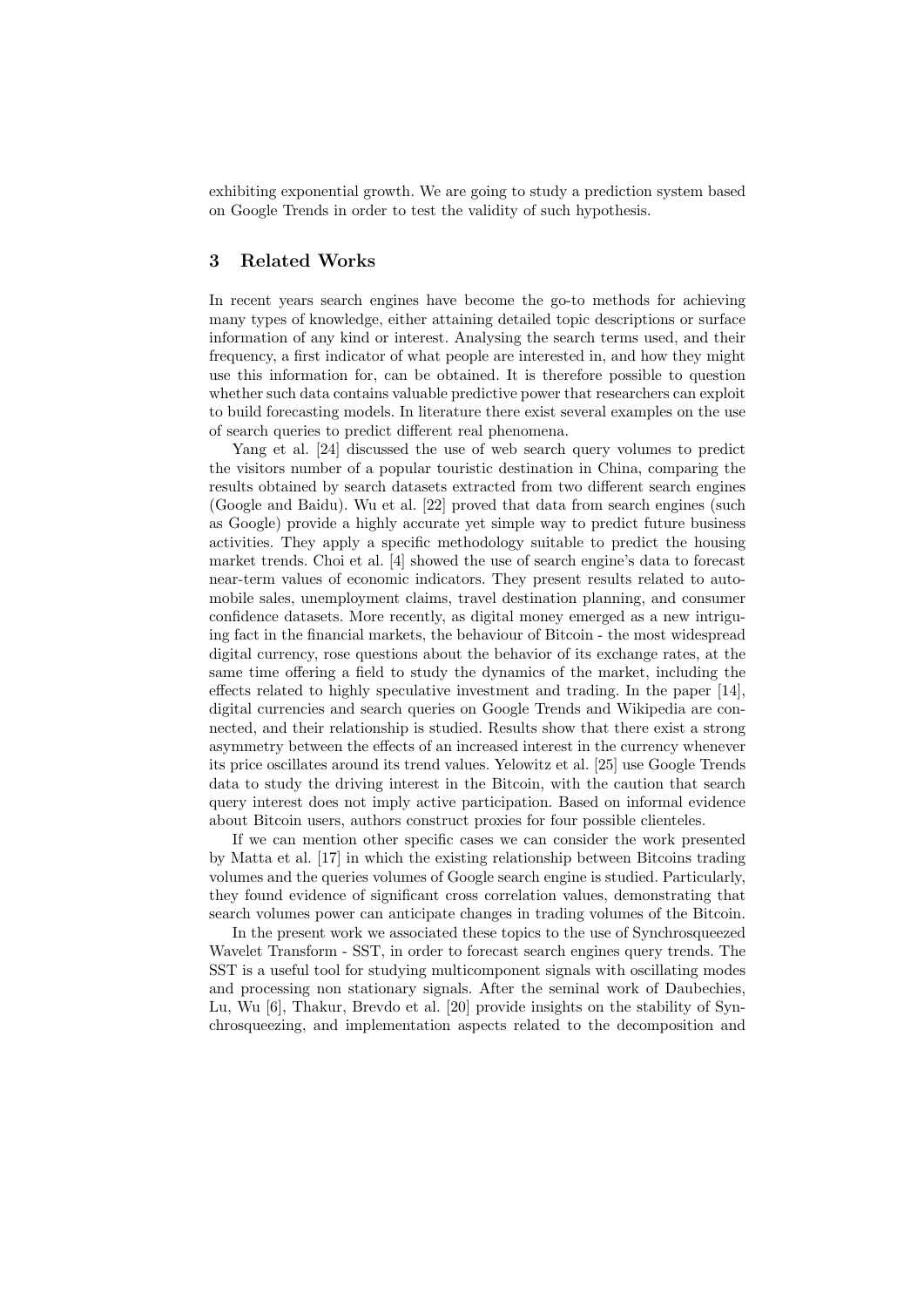reconstruction of sampled series via the SST. Recently the SST has gained the attention of other researchers, especially in order to study the effectiveness of its forecasting capabilities. Specifically, H.-T. Wu et al. [21] use the SST as predictor of ventilator weaning. The signal time-frequency analysis, performed with this type of tool, allows authors to have a very good prediction with only 3 minutes of respiration data, wheres traditional methods need about 20 minutes to guarantee a safe forecast. Hazra et al. [9] apply the SST transform on particular signals coming from rotating machinery. The decomposition of the signals allows to estimate Condition Indicators CI. The CI are used for a novelty detection technique based on Self Organizing Maps (SOM).

#### Method  $\overline{\mathbf{4}}$

As outlined in the seminal works of Daubechies [6] and [20] a synchrosqueezing wavelet transform can be performed in a two steps fashion. The first step is to perform the Continuouns Wavelet Transform - CWT of the signal of interest, the second step is to perform the synchrosqueezing algorithm - SST. We are now going to describe such two steps. The CWT transformation, used to analyze a signal  $f(t)$ , is naturally endowed with a reconstruction algorithm. In order to recall the CWT algorithm and its reconstruction procedures, let us denote  $a$ the scaling parameter and b the translation one;  $\psi(t)$  a mother wavelet function whose shifted and scaled versions are denoted  $\psi(\frac{t-b}{a})$ , and finally write:

$$
W_f(a,b) = \int_{-\infty}^{\infty} f(t) a^{-1/2} \overline{\psi\left(\frac{t-b}{a}\right)} dt.
$$
 (1)

$$
f(t) = C_{\psi} \int_{-\infty}^{\infty} \int_{0}^{\infty} W_f(a, b) a^{-5/2} \psi\left(\frac{t-b}{a}\right) da db,
$$
 (2)

where  $C_{\psi}$  is constant and depends only on the wavelet. Eq. 1 differs from the Discrete Wavelet Transform - DWT, in which the parameters  $a, b$  are selected from a discrete sublattice [5]. Performing the CWT of a pure tone it can be observed that the frequency localization is spread out [6] along the scale axis, and that such effect cannot be avoided. Specifically, considering a tone  $f(t) = A\cos(\omega t)$ and supposing that the choosen wavelet has a spectrum  $\hat{\psi}(\xi)$  concentrated in proximity of  $\xi = \omega_0$ , the above mentioned spreading effect would be around the scale point  $a = \omega_0/\omega$ . In order to provide a much more definite instantaneous frequency detection of a signal, however, it can be noted that if the choosen wavelet is complex, the real and imaginary components of the CWT contain enough phase information to pinpoint the oscillatory behaviour of  $f(t)$  in the b direction. Hence the intuition [7] to retrieve a matrix  $\omega_f(a, b)$ , associated to the  $W_f(a, b)$ , containing the instantaneous frequencies extracted from the CWT via phase transformation:

$$
\omega_f(a,b) = -i \frac{\partial / \partial b W_f(a,b)}{W_f(a,b)} \tag{3}
$$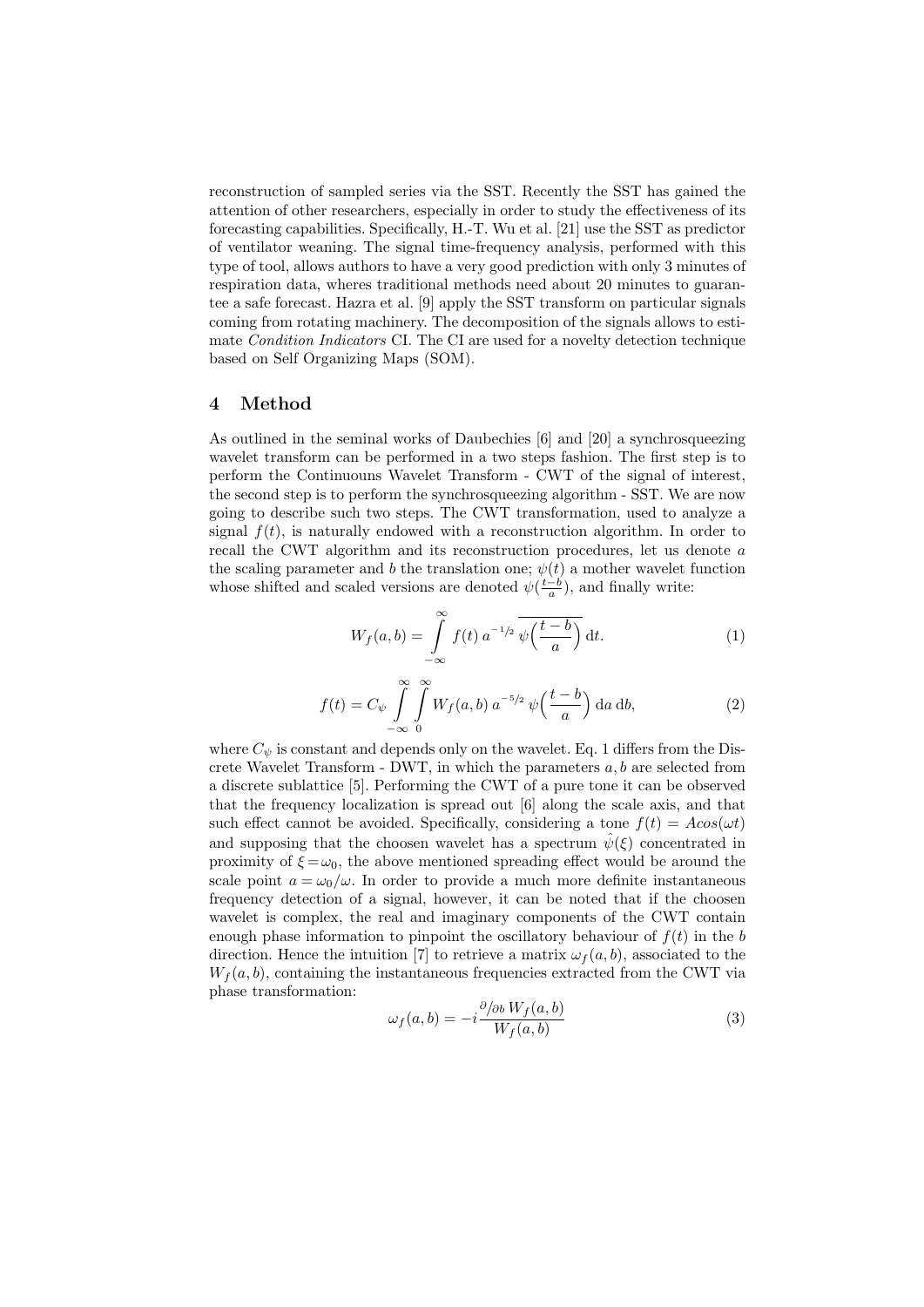Where  $\partial/\partial b$   $W_f(a, b)$  can be calculated using the time derivative property of the Fourier transform. Possessing both  $W_f$  and  $\omega_f$  matrices it is now possibile to reassign the wavelet transform (second step), in order to pass from a time-scale representation to a time-frequency plane. Let us denote  $S(W, \omega)$  the Synchrosqueezing operator, and  $T_f(\omega, b)$  the Synchrosqueezed Wavelet Tranform of  $f(t)$ , such that:

$$
S(W_{a,b}, \omega_{a,b}) : (a,b) \to (\omega_{a,b}, b)
$$

$$
T_f(\omega, b) = \int W_f(a,b) a^{-3/2} \delta(\omega(a,b) - \omega) da, \quad a : W_s(a,b) \neq 0
$$
 (4)

In a discrete environment,  $\omega$  spaces linearly or logarithmicly from the fundamental frequency  $\omega_0$  to the Nyquist frequency  $\omega_N$  of a sampled series. If one chooses a linear frequency scale, as we do in the present work, having a vector of frequencies  $\omega = {\omega_0, \omega_i, ..., \omega_N}$ , the operator  $S(W, \omega)$  can be contrived simply using a standardized lower bound algorithm to search the  $\omega_i$ , (center frequency of a "bin" gathering a group of frequencies  $[\omega_i - \Omega, \omega_i + \Omega], \Omega = (\omega_i - \omega_{i-1})/2$ , nearest to an instantaneous frequency  $\omega_f(a, b)$ . Once the destination bin is found, the contribuition of the  $W_f(a, b)$  can be summed into the right destination position in matrix  $\boldsymbol{T}_f$ :

$$
T_f(\omega, b) = 1/2\Omega \sum_k W_f(a, b) a_k^{-3/2} (\Delta a)_k, \quad a_k : |\omega(a_k, b) - \omega| \leq \Omega \qquad (5)
$$

The Synchrosqueezing Wavelet Transform possesses a corresponding reconstruction algorithm. Let us denote  $f(b)$  the reconstructed signal. In [6] it is proved that the integral form  $\int_0^\infty W_f(a,b)a^{-3/2}da$  is proportional to  $f(b)$ . The discrete version of the reconstruction algorithm can then be written from eq. $(5)$ :

$$
f(b) \approx \Re\Big\{C_{\psi}^{-1}\sum_{i}T_{f}(\omega_{i},b)(2\Omega)\Big\} \tag{6}
$$

The above descriptions highlight the foremost theoretical aspects related to the SST, retained as foundation to the development of an advanced Synchrosqueezed Transform implementation.

#### $\overline{5}$ Prediction using SST

Referring to [6] [3] we can list some of the principal SST properties: SST is robust to several types of noise, and it is able to evaluate instantaneous frequency and amplitude modulation. SST is an invertible transformation, that allows to reconstruct the signal accurately. Whenever the analysing signal exhibits seasonality features, seasonal oscillations can be detected, and the signal can be effectively rebuilt. Since the procedure is local in nature, the dynamic evolution of the signals amplitude and frequency can be pointwise detected; also the SST can be used to analyse time series of any length. The SST is an adaptive method,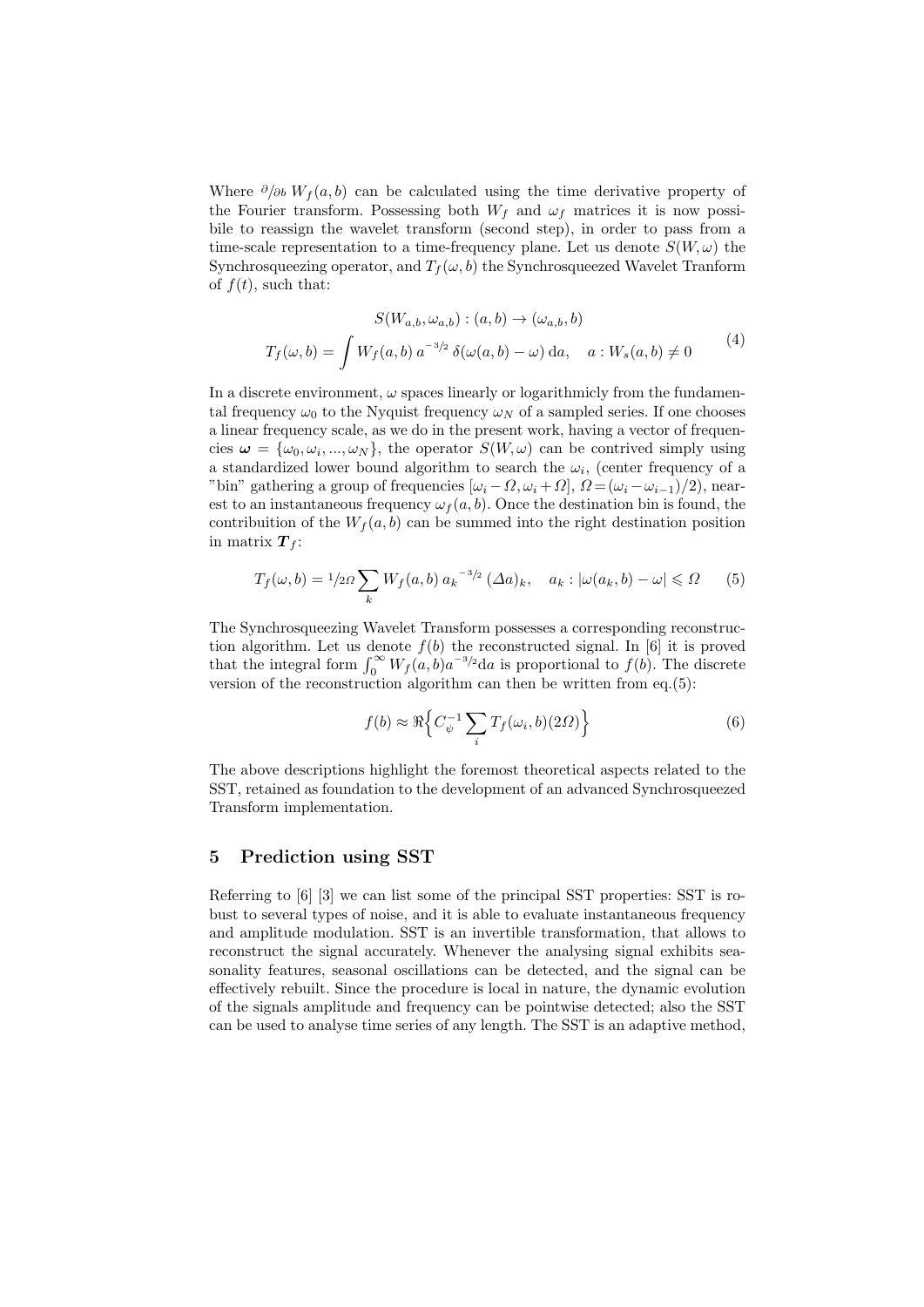in fact the choice of the mother wavelet, used to perform a CWT, is not essential to ensure the adherence to the above mentioned properties. Finally, SST removes the energy of the noise out of the range of interest. After the mapping of the CWT into the time-frequency plane, we can partition the frequency axis in a fixed number of sets having the same size, depending on the number of modes  $m_i(t)$  we intend to use to decompose the signal. Having created a number  $N_m$  of intrinsic modes  $m_i(t), 0 \leq i \leq N_m$ , our goal is to perform a prediction of each  $m_i(t)$  one-step ahead. If the IMFs could be used as a representative training set, suitable to be input to our inference modules, then reconstructing the one-step ahead forecast would simply be obtained by summing the single mode estimations:  $\frac{1}{1}$ :

$$
\widehat{f}(t) = \sum_{k} \widehat{m}_{k}(t), \quad 0 \leqslant k \leq N_{m} \tag{7}
$$

The prediction could be performed using neural regression, for example by means of a backpropagation multilayer perceptron - BPMLP network plugged to each  $m_i(t)$ . However, designing the prediction system in such way, there would be risks associated to the accuracy that we set to achieve, since the  $m_i(t)$  would exhibit variable oscillatory behaviour. Hence in order to train adequately each BPMLP, the input size should be greater or at least equal to one full oscillation of the mode. Note that this means that, in some cases, the input size of the network would be huge, causing lengthy training (and retraining) operations and degrading the whole systems efficiency, or worse, jeopardizing the feasibility of an effective prediction. Thus, in order to anticipate such issues, the number of hidden BPMLP layers should be initially kept low. This should not represent a limitation since, generally speaking, (and given the experience of the authors on the development and testing of artificial neural networks) the number of hidden perceptron layers must be necessarily increased only if the MLP is used for classification purposes (i.e. the network must learn to classify a great quantity of differently labeled patterns); whereas the MLP is herein going to be used for regression purposes, hence once the features of a mode  $m_i(t)$  have changed, the machine could forget the previous internal configuration and adapt to the changing statistical properties of  $m_i(t)$ . Also, in order to preserve systems long memory, experience on financial series testing taught us to effectively employ self organizing layers (derived by Kohonen's original formulation of Self Organizing Maps [12]) to store time series behaviours in prototypes structured databases.

### Conclusions 6

Search engine trends, through the insertion of keywords, allow us to understand the search volume evolution over time. Therefore, a huge amount of interesting time series exists, and it could be analysed for several purposes. After having investigated the literature related to both the Google Trends and the Bitcoin

 $1$  let us denote in this case the estimations using the *hat* accent hoping that no confusion with the classical Fourier transform's notation occurs.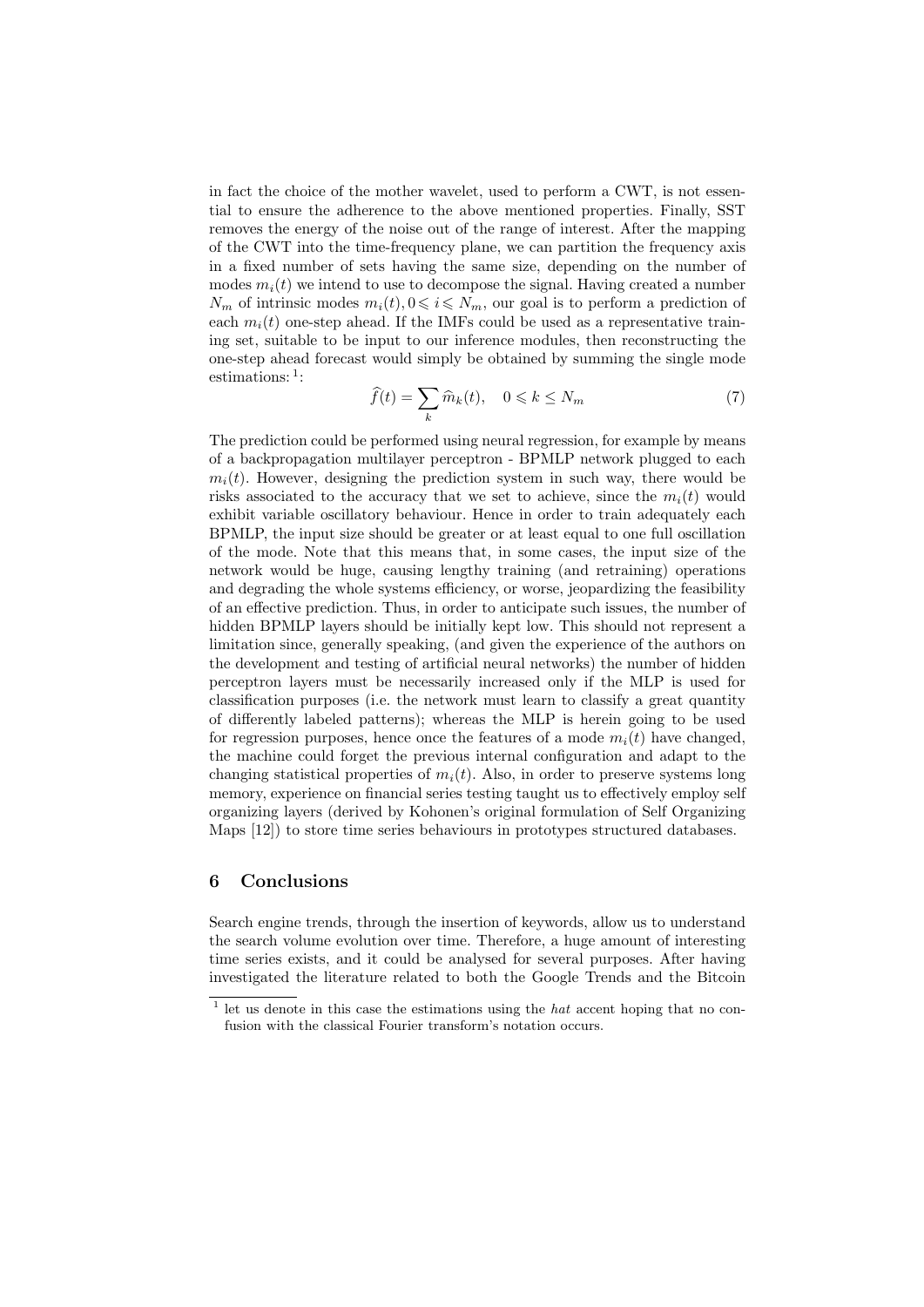network, a novel forecasting approach is attracting our attention, as well as the possibility to use it for predicting the aforementioned data series. We start from the basic idea that a time series can be sampled in patterns of fixed size; such patterns can be preprocessed in order to produce inputs to a predictor system. Our purpose is to perform an accurate forecast of the Bitcoin search volumes. The approach we are going to propose is based on the original series decomposition (time-frequency analysis), based on instantaneous frequency extrusion operations performed via the SST. Such preprocessing step is meant to assist a group of cooperating statistic predictors or neural networks; our implementation experience will let us face neural regression issues more rapidly, and for such reason we will privilege backpropagation multilayer perceptrons tests first, in order to evaluate the difficulties related to the forecast of oscillatory signals in a reasonable amount of time. Eventually, we may formulate a novel machine learning technique for real-valued forecast, tailored to predict amplitude and frequency modulated signals (such as the intrinsic modes extracted via the SST) in an efficient manner. We think that the success of the proposed approach is key to machine-learning innovations suitable to predict several categories of time series (such as the search engine trends); also, the extensibility of the model to the analysis and prediction of general time series cannot be overruled at this time. Even if our approach could reveal fallacies, however, the possibility of predicting the Bitcoin trends is of great interest to users of the cryptocurrencies, its importance being not only confined to the academic and research fields, but also crucial to understand how timely and geographically can a blockchain evolve. Whether the Bitcoin (or a next-generation cryptocurrency) is committed to eventually replace the traditional fiat currencies is still an open issue, but we consider that modeling its evolution, in terms of consensus trends, is a first approach to our empirical understanding of future developments in the field of financial transactions.

## References

- 1. G. S. Atsalakis and K. P. Valavanis. Surveying stock market forecasting techniques part ii: Soft computing methods. Expert Systems with Applications, 36:5932-5941, 2009.
- 2. J. Battelle. The search: how Google and its rivals rewrote the rules of business and transformed our culture. Nicholas Brearley Publishing, 2005.
- 3. Yu-Chun Chen, Ming-Yen Cheng, and Hau-Tieng Wu. Non-parametric and adaptive modelling of dynamic periodicity and trend with heteroscedastic and dependent errors. Journal of the Royal Statistical Society: Series B (Statistical Method $ology$ , 76(3):651-682, 2014.
- 4. Hyunyoung Choi and Hal Varian. Predicting the present with google trends. Economic Record, 88(s1):2-9, 2012.
- 5. I. Daubechies. Orthonormal bases of compactly supported wavelets. Communications on Pure and Applied Mathematics, 1988.
- 6. I. Daubechies, J. Lu, and Hau-Tieng W. Synchrosqueezed wavelet transforms: An empirical mode decomposition-like tool. Applied and Computational Harmonic Analysis, 30:243-261, 2011.